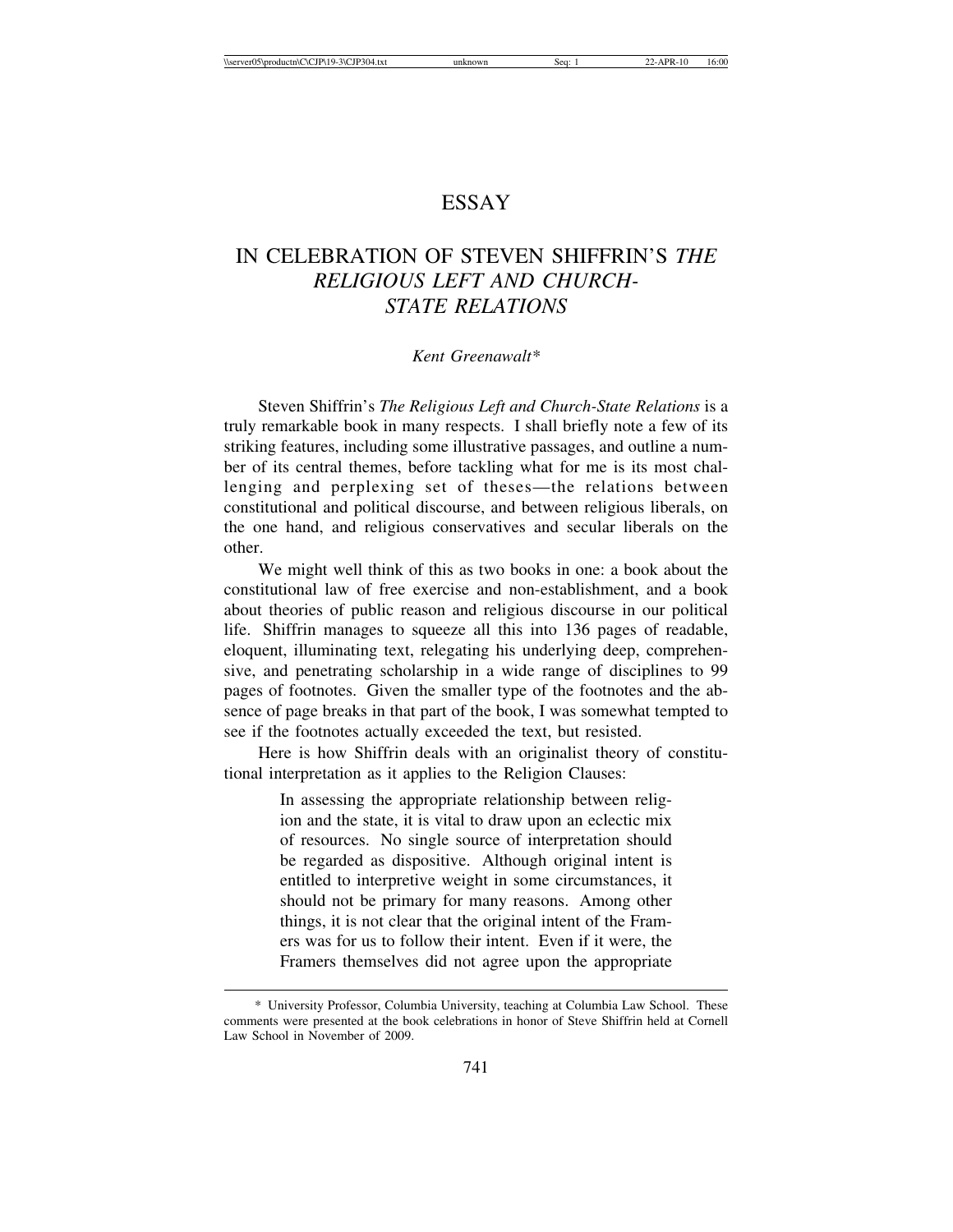relationship between religion and government. And furthermore, even if they had agreed, it is not clear that a legal theory requiring us to be bound in the twenty-first century by the will of a group of eighteenth-century white male agrarian slaveholders would have a lot to recommend it. Moreover, our whole history of constitutional interpretation testifies that precedent is a more important source of interpretation than original intent.<sup>1</sup>

These sentences capture succinctly what others might take articles or books to assert.

In the last third of his book, Shiffrin focuses extensively on a theory of public reasons, a theory associated especially with John Rawls, that, at least with respect to fundamental issues, political doctrines, and discourse in a liberal democracy should be based on shared reasons—reasons that do not depend on religious perspectives or other "comprehensive views."2

Before undertaking a more detailed analysis, Shiffrin writes that, in his view, "the doctrine of public reason with its precious conception of respect, its inflated worries of instability, and its narrow emphasis on a particular aspect of legitimacy is a theory at war with the needs of progressive politics."3 He goes on to say, "Public reason disease can be fatal in American politics."4 Addressing the perception of many liberals that religious involvement in politics is almost inevitably conservative, despite religious involvement in the antislavery and civil rights movements and many efforts to achieve economic justice, he responds that the notion that overall, religion has been "politically counterproductive in American life is not at all obvious. Indeed it seems to lack historical perspective and constructive imagination for the future."5

Writing on controversial subjects tends to be strong on conclusions but weak on balanced appraisal, or fair-minded and indecisive. Shiffrin is exceptionally careful to recognize and accurately summarize alternative, competing positions, while still managing to express his opinions strongly. Early on he tells us he lacks "a pipeline to the Holy Spirit" and may be wrong about his theology and politics, but that, fallible as his beliefs may be, he "maintain[s] them with conviction."6

Throughout the book, Shiffrin advances powerful arguments that nonestablishment is beneficial to religious vitality. Many writers of like

<sup>1</sup> STEVEN H. SHIFFRIN, THE RELIGIOUS LEFT AND CHURCH-STATE RELATIONS 12 (2009). <sup>2</sup> *Id.* at 101. <sup>3</sup> *Id.* at 116. <sup>4</sup> *Id.* at 126.

<sup>5</sup> *Id.* at 132.

<sup>6</sup> *Id.* at 6.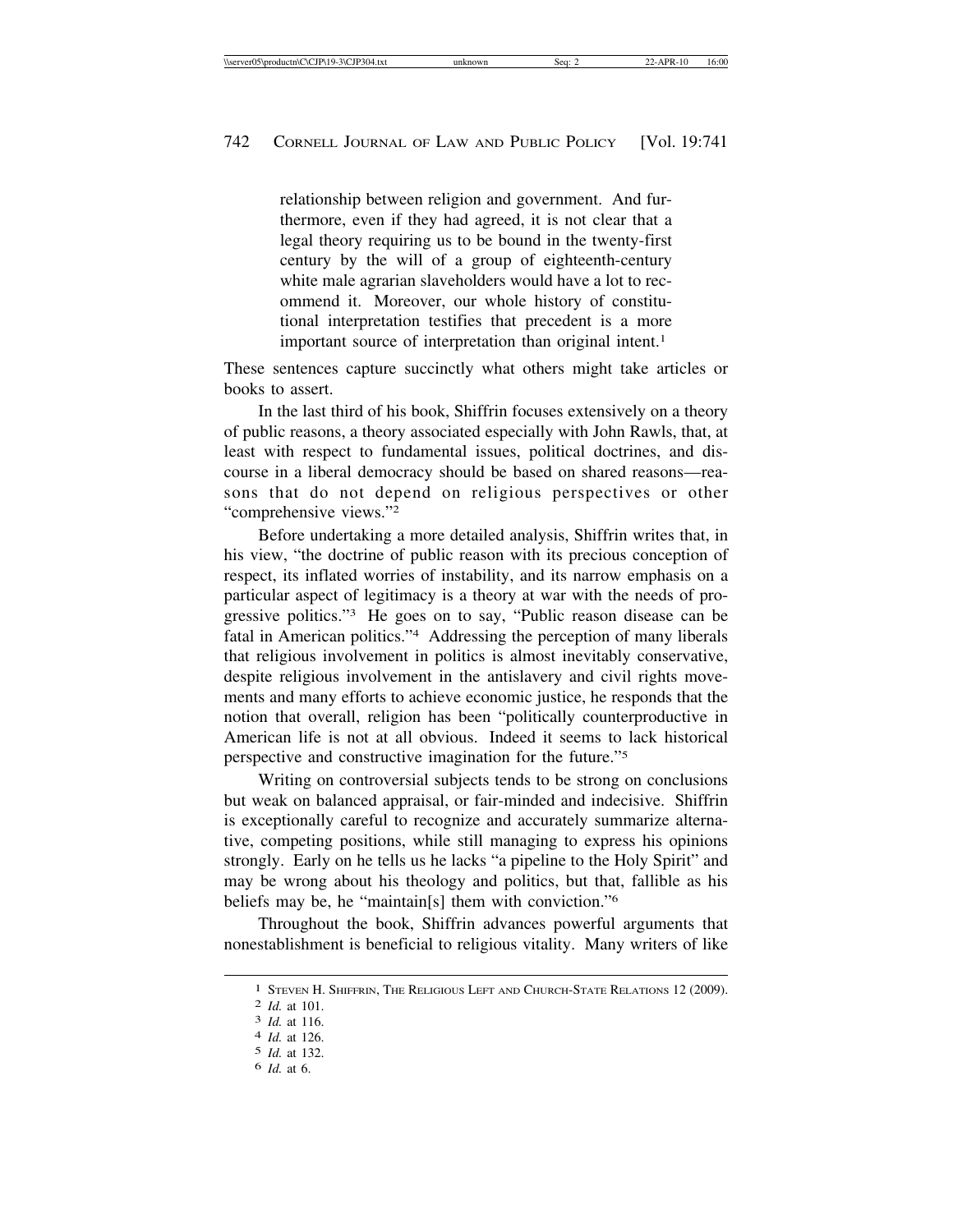mind would simply point to the health of religion in the United States and its decline in European countries with histories of established churches as nearly conclusive proof, but Shiffrin explores a range of possible historical explanations and stresses the difficulty of pinpointing the precise effect of various relations of church and state at successive stages of history.

Shiffrin approaches his subject with a rich understanding of different religious and political possibilities. His own religious convictions have evolved from fairly traditional Roman Catholic through Protestant; agnostic, with frequent attendance at Jewish services; secular humanist, with participation in a Unitarian Church; to a kind of return to Roman Catholicism as a radical Catholic or Catholic of conscience.7 I can testify to his comprehensive sense of positions within Catholicism. At a conference last spring when he quickly detailed six different Catholic views about claims of conscience and asked me which I thought most sound, I responded that his grasp of the subject was so much greater than mine I would leave the answer to him.

Consistent with his approach to other First Amendment issues, Shiffrin opposes system builders who would choose one overarching value as the key to interpretation and seek to have all cases decided according to their chosen value.8 Instead, judges should engage in a kind of pragmatic assessment in terms of multiple values, an assessment that often does not yield a conclusive demonstration of its correctness.9 For Shiffrin, equality is one of the values behind both free exercise and nonestablishment, but it is not the overarching value sustaining either provision. Individual liberty and autonomy are also important for both Clauses, as is the promotion of political community.10 The protection of free exercise also involves not forcing individuals to choose between conscience and legal demand, preserving respect for law and minimizing the violence of religious conflict, protecting associational values, and protecting the personal and social importance of religion.<sup>11</sup> The Establishment Clause helps to avoid religious divisions in politics, protects the state's autonomy to protect the public interest, protects churches from the corrupting influence of the state, and promotes religion in the private sphere.12

These last two features turn out to be critical for Shiffrin, allowing him to argue persuasively that separation of church and state actually

- 11 *See id.*
- 12 *See id.*

<sup>7</sup> *See id.* at ix.

<sup>8</sup> *See id.* at x.

<sup>9</sup> *See id.* at 3, 29.

<sup>10</sup> *See id.* at 12.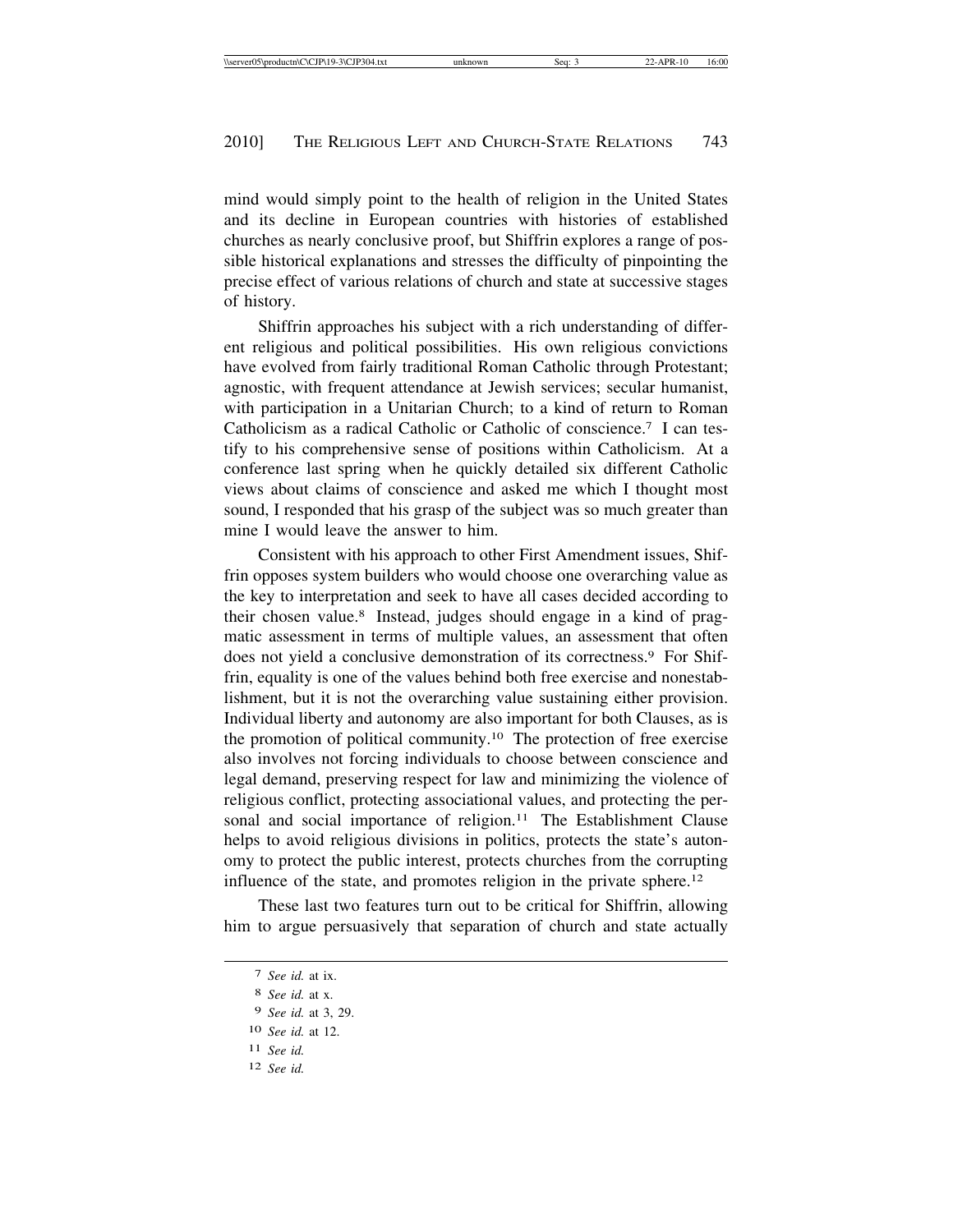protects religion, as Roger Williams claimed long ago, and that it is by not promoting religion officially that the state best promotes religion.<sup>13</sup>

In resisting any explanations of the Religion Clauses in which equality is the key to decisions, Shiffrin contends that both Clauses do contemplate special treatment of religion, that religion may get exemptions allowed or required by free exercise that need not be available to other forms of belief and practice, and that under the Establishment Clause the state may not teach religious truth, even though it may assert positions on politics, social ethics, and personal lifestyles as sound or true.14 Although believing that "given the pluralistic character of our people" we would have a better Constitution without "what amounts to a monotheistic established religion,"15 Shiffrin nonetheless concludes that what I would call "mild" endorsements, such as the use of "under God" in the Pledge of Allegiance and "In God We Trust" on coins, are constitutionally permissible.16 Strongly rejecting any notion that these practices are really secular and not religious, he concludes that they accord with the original understanding and, more importantly, with the historical tradition of our people up to the present.

Shiffrin's acute sense of nuance is strongly reflected in two comments about "under God." Although accepting its presence in the Pledge of Allegiance, he urges that its use in public school classrooms creates a coercive atmosphere and should be declared unconstitutional.17 He also explicitly rejects the idea that the Supreme Court should declare the use of "In God We Trust" on coinage unconstitutional because invalidation would produce a quick constitutional amendment to overturn the decision and would undercut religious liberty overall.<sup>18</sup> Shiffrin rightly notes both the difficulties of predicting untoward consequences and the dangers of the Court's being understood to decide on this basis; but I was left wondering whether he believes a court is *ever* justified in reaching decisions on this basis and being less than candid about what it is really doing.

Among Shiffrin's most interesting treatments of specific issues is his discussion of school vouchers. Surveying the value of public schools in helping to build a cohesive political community out of an incredibly diverse population, he draws the thoughtful, unfashionable conclusion that a state should even be constitutionally allowed to mandate that high schoolers attend public schools.<sup>19</sup> He recognizes that this option would

<sup>13</sup> *See id.* at 36. <sup>14</sup> *See id.* at 91–93.

<sup>15</sup> *Id.* at 47.

<sup>16</sup> *See id.* <sup>17</sup> *See id.* at 48. <sup>18</sup> *Id.*

<sup>19</sup> *See id.* at 63–81.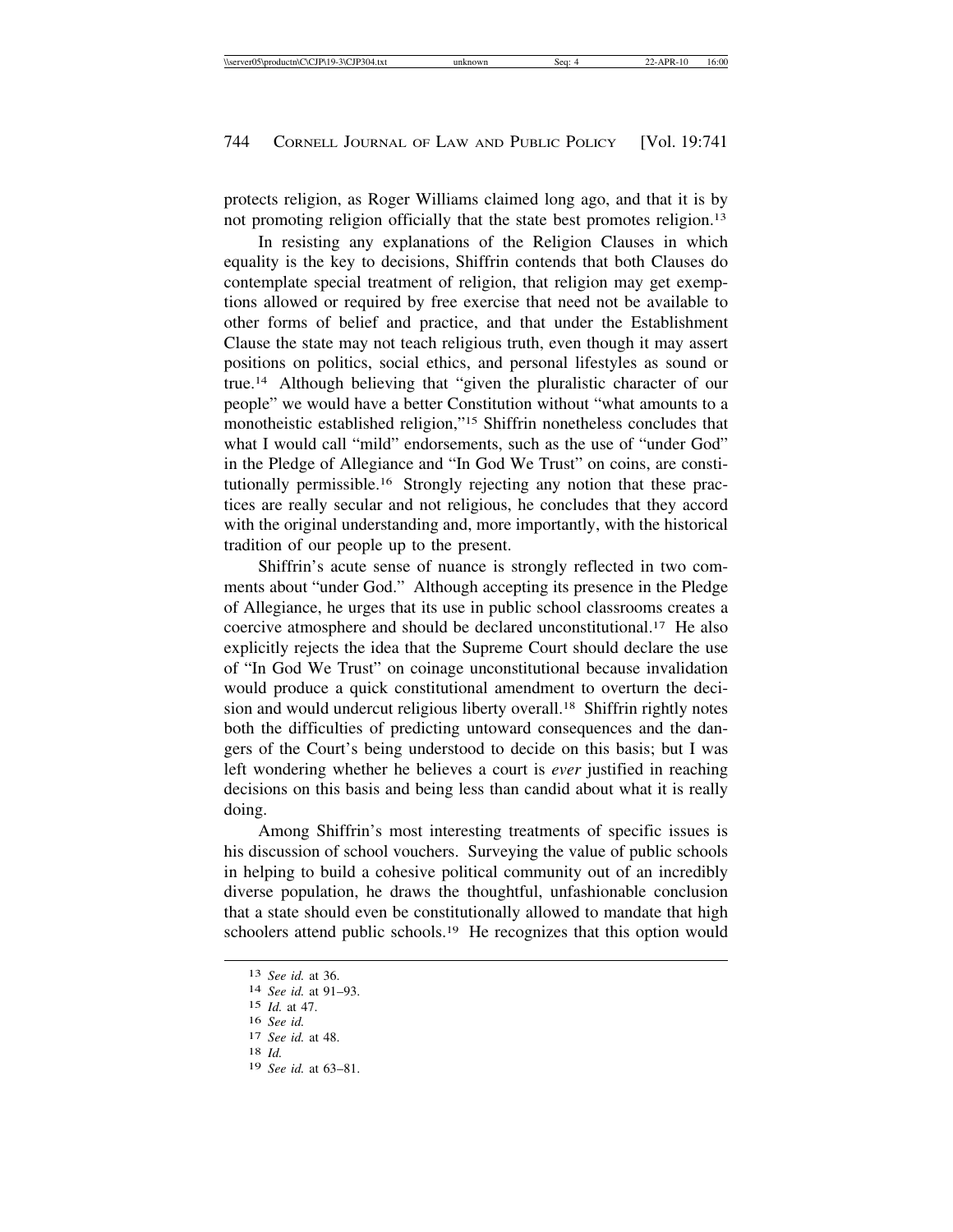be a nonstarter politically, even if his recommendation had a remote chance of becoming constitutional law; but he builds on the value of public education to question the Supreme Court's broad acceptance of vouchers for religious schools.20 Voucher programs are deeply worrisome not only because of the threat to a common sense of community, but also because of the risk to the religions that are running schools. The religions' integrity to declare their beliefs and to practice as they think best will be undermined as they accept state money with conditions attached.21 Yet Shiffrin does not think vouchers should *always* be treated as unconstitutional. Under his multiple values approach, public school conditions may sometimes be so bad that vouchers should be deemed acceptable.22

Shiffrin is clear that he is doing a normative constitutional analysis, and that the Supreme Court is unlikely to overturn its broad acceptance of vouchers in 2002 in *Zelman v. Simmons-Harris* in the near future.23 Focusing on federal constitutional law, he sees the near-term practical import of his analysis as touching the political process; but I think it also has obvious relevance for how courts should treat the "Blaine amendments" that many state constitutions contain.<sup>24</sup> The language of these amendments is typically strict about not allowing public money to be used for sectarian education. Shiffrin's claims could well figure in how state courts should interpret the language of these provisions and could provide one powerful basis for federal and state courts to reject arguments that the typical application of these provisions violates the federal Free Exercise Clause.25

In the first parts of the book, Shiffrin sticks to what he takes to be the traditional and correct approach to judicial interpretation and, implicitly, to scholarship about what paths judicial interpretation should follow. That is, he makes claims that do not depend on religious premises, although some of these claims do reflect insights that those with serious religious convictions are particularly likely to perceive.

In the intriguing final section of his book, Shiffrin shifts to the politics of liberal democracies and the place of public reason. In brief, he argues that assertions that citizens of liberal democracies should rely ex-

25 *See, e.g.*, Locke v. Davey, 540 U.S. 712 (2004) (upholding a narrow form of exclusion for training for the ministry). For my views on this issue, see KENT GREENAWALT, RELIGION AND THE CONSTITUTION, VOL. 2, ESTABLISHMENT AND FAIRNESS 424–32 (2008).

<sup>20</sup> *See id.* at 82–94.

<sup>21</sup> *See id.* at 90–91.

<sup>22</sup> *See id.* at 91.

<sup>23</sup> *See* 536 U.S. 639 (2002).

<sup>24</sup> *See generally* Mark Edward DeForrest, *An Overview and Evaluation of State Blaine Amendments: Origins, Scope, and First Amendment Concerns*, 26 HARV. J.L. & PUB. POL'Y (2003).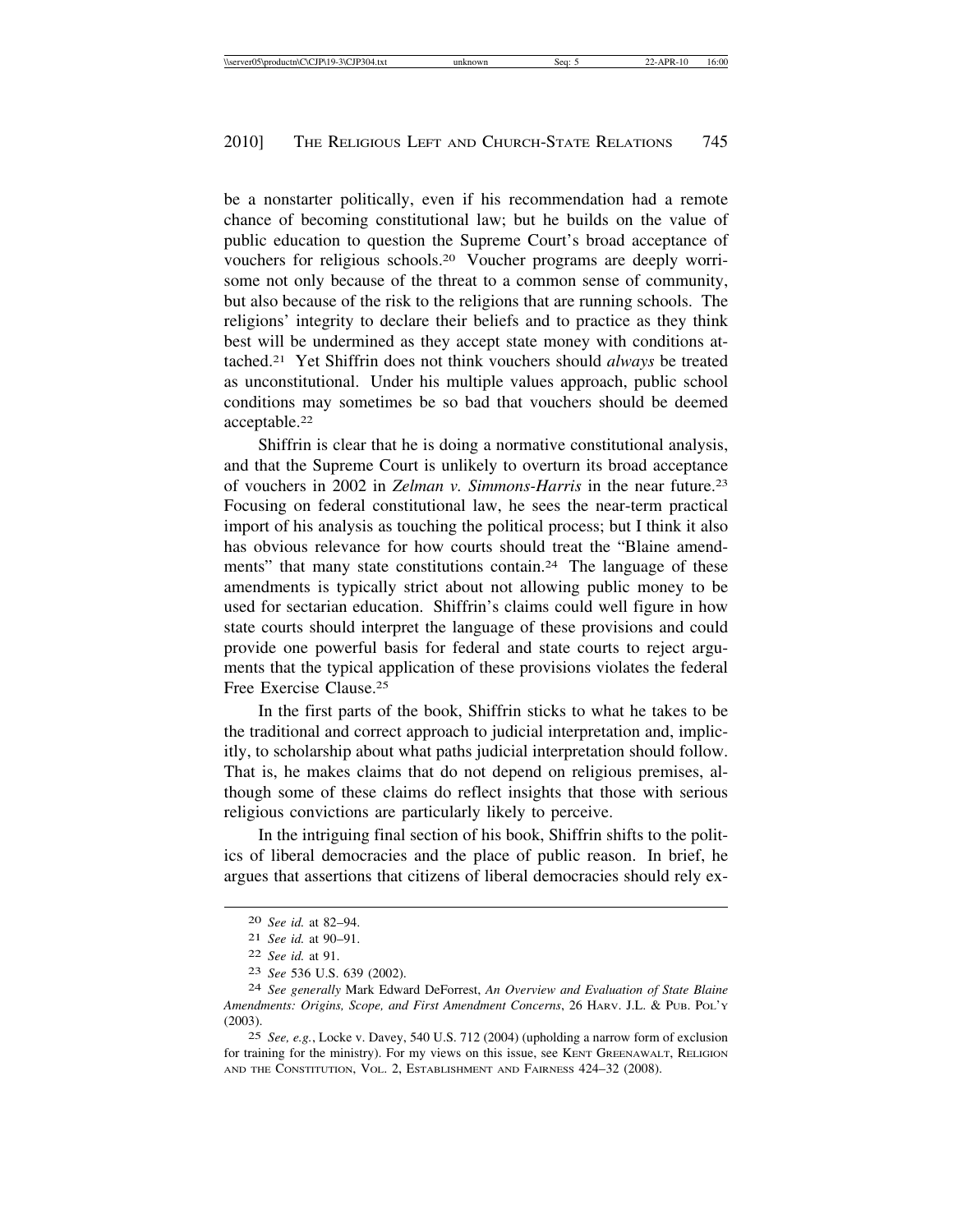clusively on public reasons for their political positions are ill-conceived.26 Claims based substantially on religious perspectives and other comprehensive views are entirely appropriate.27 This means, among other things, that because much of the protection of free exercise and of the boundaries of interactions between state and religion will be left to the political process, those issues are properly addressed from explicitly religious points of view.

According to Shiffrin, the religious Left, consisting of persons whose religious persuasions are connected to liberal political positions, is roughly comparable in size to the religious Right, comprised of those whose religion yields conservative political positions.<sup>28</sup> He stresses the need for the religious Left to make clear how its sense of religion bears on public issues and urges that secular liberals should, in some sense, recognize the advantages of religious liberalism.

What I wish to explore is just what such recognition might, ideally, involve, but I want first to mention two uncertainties I have about Shiffrin's position on public reason. Recognizing that complying with the constraints of public reason is significantly a matter of reciprocity—I won't rely on my religious or comprehensive view if you don't rely on yours—he rightly concludes that such an aspiration is unrealistic as long as religious conservatives find no appeal in theories of public reason and are determined to rely on their religious perspectives.29 I think, but am not sure, that he also believes it would be unhealthy for people to restrict themselves to public reasons even if they might be persuaded to do so.30

My second uncertainty is just how far Shiffrin, who is clear that the government itself should not rely on religious premises, thinks that political figures should refrain from explaining their actions in terms of religious convictions.31 Senator Edward Kennedy, who was apparently moved significantly by his Christian outlook, would provide an apt example.

Shiffrin carefully divides secular liberals into various categories, recognizing distinctions among those who are hostile to religion, those who are indifferent, those who take a cooperative attitude, and those who have mixed views.<sup>32</sup> In the cooperative category, he places not only

<sup>26</sup> *See* SHIFFRIN, *supra* note 1, at 111–19. <sup>27</sup> *See id.* <sup>28</sup> Shiffrin is clear that he is not classifying in terms of theological positions themselves. He recognizes that a traditional theology might lead to a liberal politics. *See id.* at 1.

<sup>29</sup> *See id.* at 113–14. <sup>30</sup> *See id.* at 117–18 (rejecting the idea that religion is typically a "conversation stopper"). <sup>31</sup> *See id.* at 115; *see also* Steven Shiffrin, *Religion and Democracy*, 74 NOTRE DAME L.

REV. 1631, 1633 n.5 (1999) (mentioning a "strong and specific disagreement" with my view that officials should stick to public reasons in their public expressions). <sup>32</sup> *See* SHIFFRIN, *supra* note 1, at 100–01.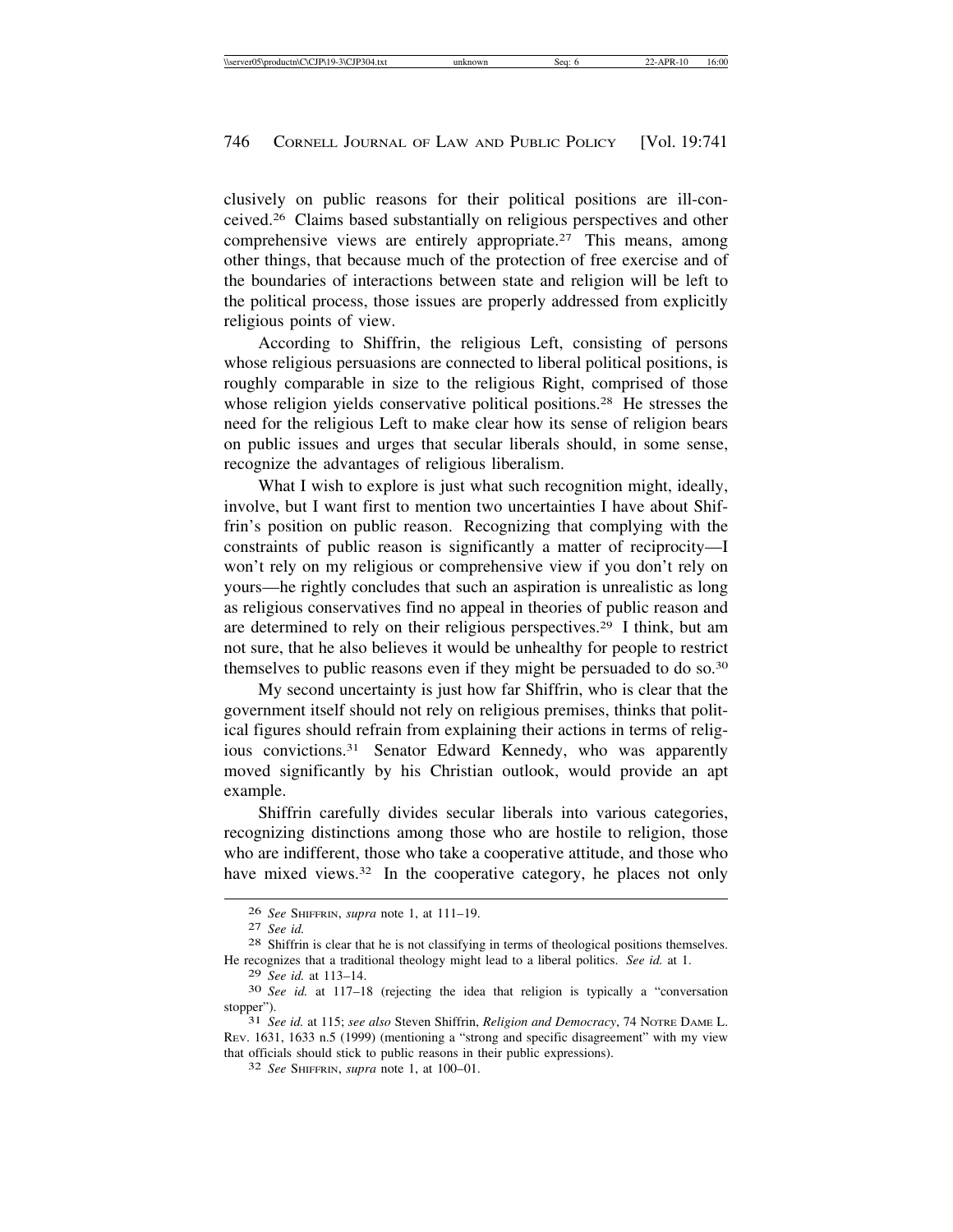John Rawls but also Leslie Griffin, a Roman Catholic who agrees in the main with Rawls's public reasons approach.<sup>33</sup> One might add here President Obama, who has voiced views closely similar to those of Rawls in certain aspects.34 I will simplify the inquiry that follows by considering two groups: secular liberals who think religion is foolish superstition that, at least in modern times, has a negative effect on human life, and secular liberals who themselves maintain religious convictions, or at least believe such convictions may be soundly based and valuable.<sup>35</sup>

The implications of what Shiffrin says for the second group, secular liberals who themselves maintain religious conviction, seem fairly straightforward. Once persuaded that the claims of public reason are illconceived, either as a theory for our political life in the foreseeable future or as a theory for any political life, they would acknowledge the appropriate place of religious premises in political debate. These secular liberals would cease objecting to the premises of others on the ground that the premises are religious; they would feel free to employ their own religious premises; and they would welcome public contestations by religious liberals of narrow-minded religious premises that produce conservative political positions. Once convinced, these secular liberals would recognize religious liberalism as sounder than a public reasons approach. They might then think religious premises actually provide the best grounding for many liberal political positions. These secular liberals would comfortably welcome cooperation with religious liberals even if they thought nonreligious reasons better supported other liberal positions in politics, and they would easily recognize the advantage religious liberals would have when it comes to debates with religious conservatives over the effects of various state involvements with religion.

What would be a reasonable response from those liberals who think religion is foolish superstition that detracts from human life is more complicated? They might be persuaded that a theory that political life should be circumscribed by public reasons is unrealistic, but they would continue to think that all religious premises are badly misguided. They might be persuaded that the religious Left has positions on church-state relations that are "more politically attractive" than their own, but they would be unlikely to concede that they are "superior."36

<sup>33</sup> *See id.* at 101, 214 n.28.

<sup>34</sup> *See* Paul Horwitz, Weekend Reading I—Religion and American Politics: Three Views of the Cathedral, http://prawfsblawg.blogs.com/prawfsblawg/paul\_horwitz/page/4/ (Oct. 3, 2008, 15:30 EST).

<sup>35</sup> Of course, there are many intermediate and mixed portions, but these categories are adequate for the preliminary analysis that follows.

<sup>36</sup> SHIFFRIN, *supra* note 1, at 2.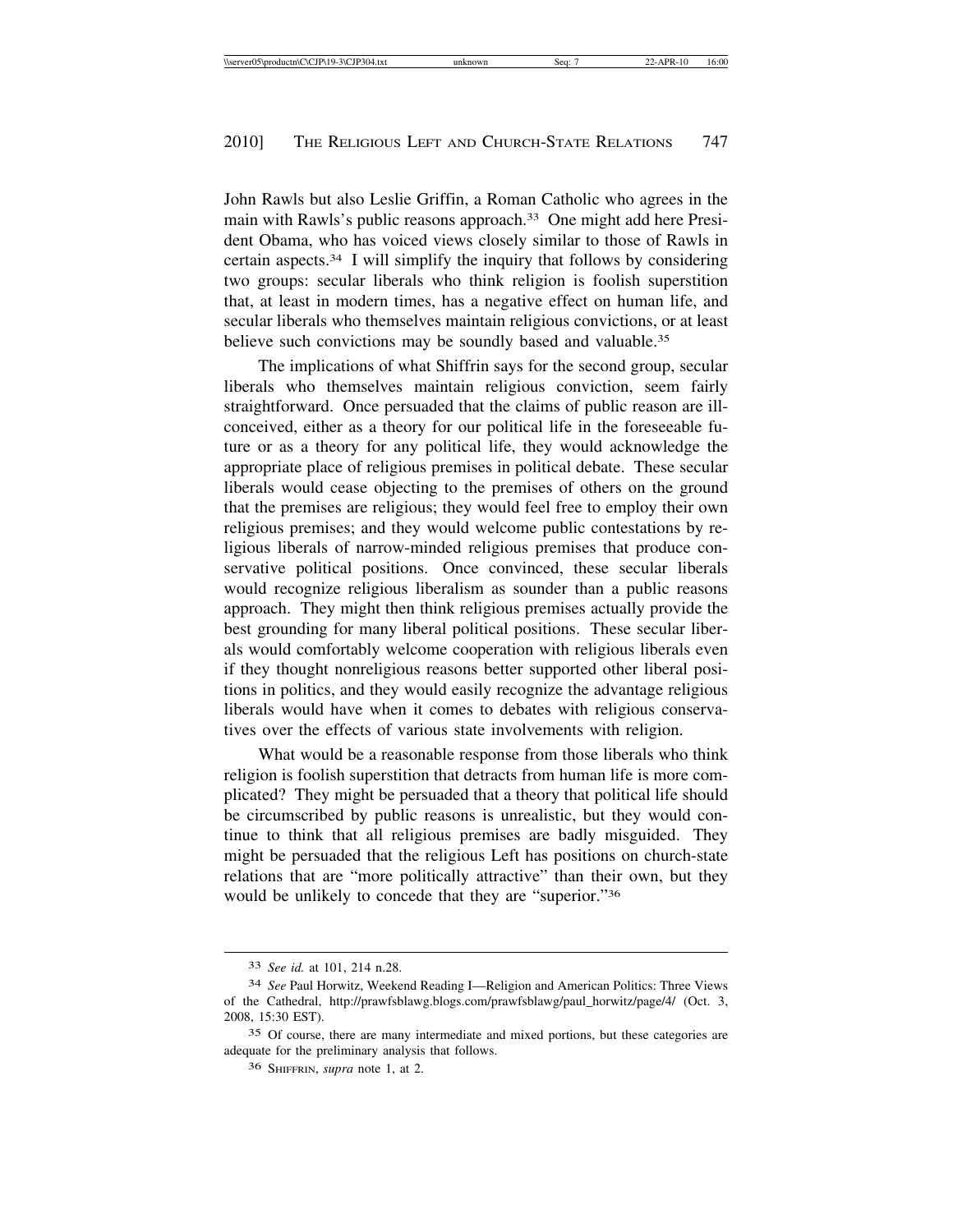Shiffrin at one point suggests that all fundamental premises about existence are really matters of choice,<sup>37</sup> but I don't think we could expect even enlightened religious skeptics to accept the view that reason fails to support their outlook.

To put in context my following effort to briefly cover incredibly complex questions within a modest paragraph, I agree with Shiffrin that rational thought, scientific or nonscientific, cannot settle fundamental questions of human existence, and I myself maintain, with some uncertainty, fundamental Christian assumptions as I understand them. But when it comes to specific items of doctrine, such as whether Mary conceived Jesus without sexual intercourse, I think reason plays a significant role—although an omnipotent God could have achieved a virgin birth, I don't understand why God would have chosen that course, which seems in some tension with the basic idea of Jesus being fully human. As for the yet more fundamental question of whether an omnipotent, loving God exists, the extreme suffering of some creatures who seem totally innocent of any wrongdoing is a genuine obstacle. In sum, I think our religious convictions are based on some mix of upbringing, what reason tells us, intuitions that we are incapable of reducing to reason, and psychological propensities—factors that themselves are interrelated in ways that exceed full description. As to our "choice" of convictions, many persons who deeply want to believe in a loving God and life after death find themselves incapable of doing so.

Although many secular liberals might be persuaded that reason does not *conclusively* establish that typical religious views are completely false, they are not likely to concede that their views enjoy no more support in reason than those of the devoutly religious. This creates a limit to what religious liberals can expect, and hope for, in the way of persuading secular liberals.

Shiffrin suggests that those secular liberals might well refrain from expressing their highly negative views about religion in the public sphere because those expressions undercut the cause of political liberalism by influencing people to think it is antireligious.<sup>38</sup> A secular liberal largely persuaded by Shiffrin's analysis might put the problem he or she faces like this: "I want to express my view of religion so people will, over time, become less religious. I now see that this aim of needed public education is in conflict with the near-term aim of protecting political liberalism. If I keep quiet, this may be helpful to political liberals with less controversial views, but the cost will be acquiescence in people continuing to delude themselves with religious superstition. Moreover, insofar as proper constitutional interpretation depends partly on cultural tradi-

<sup>37</sup> *See id.* at 130–31. <sup>38</sup> *See id.* at 7.